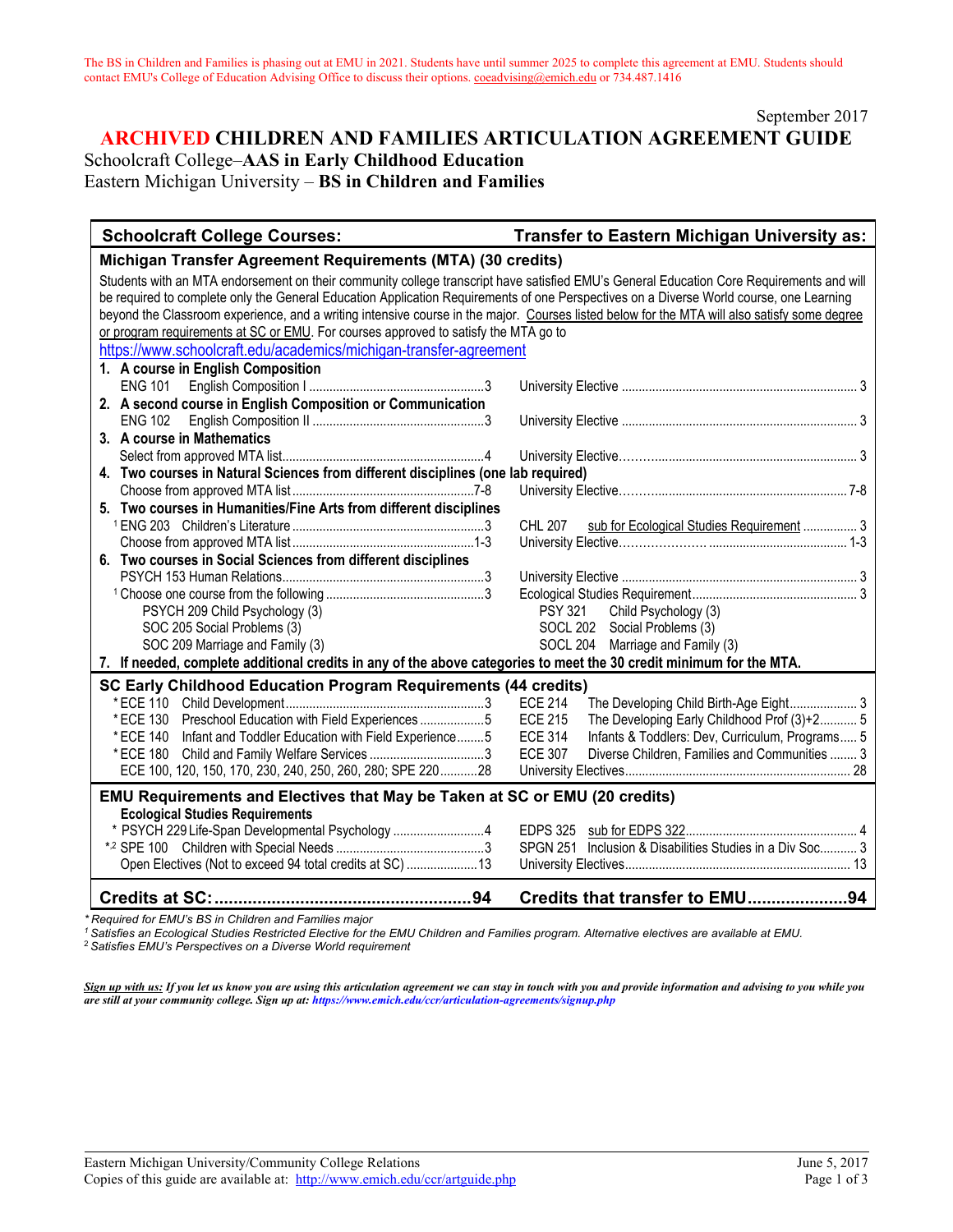#### September 2017

# **ARCHIVED CHILDREN AND FAMILIES ARTICULATION AGREEMENT GUIDE** Schoolcraft College–**AAS in Early Childhood Education** Eastern Michigan University – **BS in Children and Families**

| <b>Completion of the</b><br><b>Children and Families Program at EMU</b>                                                                                                                                                                                                                                                                                                                | <b>Sample Sequence for completing this program:</b><br>Courses may not be offered every semester.                                                                                                                       |
|----------------------------------------------------------------------------------------------------------------------------------------------------------------------------------------------------------------------------------------------------------------------------------------------------------------------------------------------------------------------------------------|-------------------------------------------------------------------------------------------------------------------------------------------------------------------------------------------------------------------------|
| <b>Major Requirements (25 hours)</b><br><b>Required Courses (22 credits)</b>                                                                                                                                                                                                                                                                                                           | Schedule an appointment with the Children and Families<br>faculty advisor to develop a plan of study.                                                                                                                   |
| ECE 302 Child Centered Teaching & Learning 3<br>ECE 303 Implementing the Curriculum - Practicum  3<br>ECE 342 International Teaching in Content Areas 3<br>ECE 343 Advocacy, Leadership, & Administration 3<br>ECE 451 Inclusive Classrooms in Early Childhood  3<br><sup>1</sup> ECE 488L4 Internship in Early Childhood Education  4                                                 | <b>Fall Semester</b><br>(12 credits)<br>ECE 302<br>Child Centered Teaching & Learning3<br><b>ECE 303</b><br>SOFD 328W Schools in a Multicultural Society3                                                               |
| <b>Ecological Studies (6 credits)</b><br><sup>2</sup> SOFD 328W Schools in a Diverse & Democratic Society  3<br>Choose one course from list not already completed  3                                                                                                                                                                                                                   | <b>Winter Semester</b><br>(11 credits)<br>Assessment of the Young Child3<br><b>ECE 341</b><br><b>ECE 342</b><br>Intentional Teaching in the Content Areas3<br><b>ECE 451</b><br>Inclusive Classroom in Early Childhood3 |
| <b>University Electives (2 Hours)</b><br>Complete enough credits hours to satisfy the minimum total<br>credits to graduate. If 94 credits are not transferred, additional<br>courses must be completed at EMU to satisfy the minimum<br>requirements for the bachelor's degree. (Minimum credits to<br>graduate prior to Fall 2022 is 124 total credits; 120 Fall 2022 and<br>forward) | <b>Fall Semester</b><br>(7 credits)<br>ECE 343 Advocacy, Leadership, & Administration3<br>ECE 488L4 Internship in Early Childhood Education 4                                                                           |
|                                                                                                                                                                                                                                                                                                                                                                                        |                                                                                                                                                                                                                         |
| <sup>1</sup> Satisfies EMU's Learning Beyond the Classroom Requirement.<br><sup>2</sup> Satisfies EMU's Writing Intensive in the Major requirement                                                                                                                                                                                                                                     |                                                                                                                                                                                                                         |
|                                                                                                                                                                                                                                                                                                                                                                                        |                                                                                                                                                                                                                         |